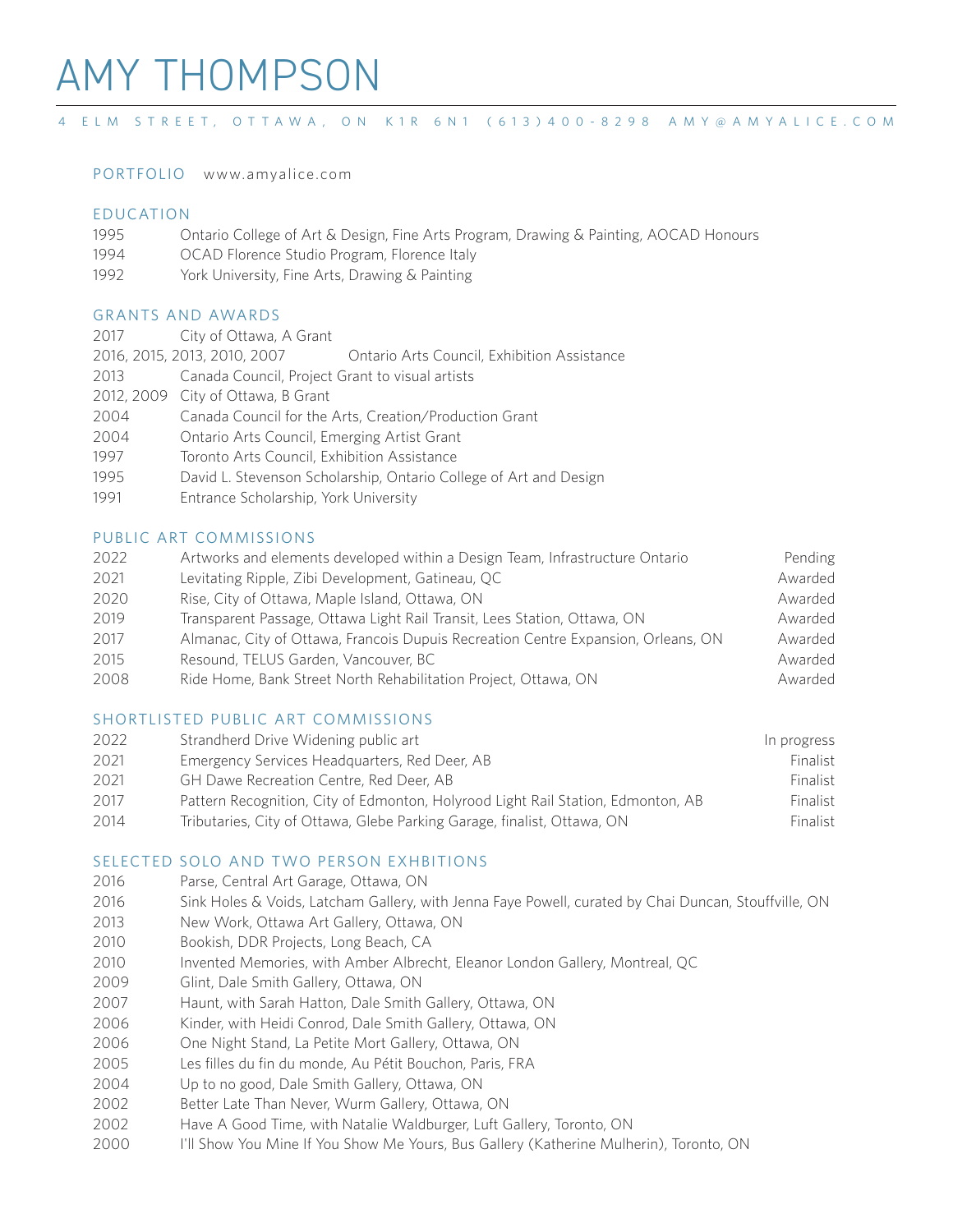#### SELECTED GROUP EXHIBITIONS

| 2022 | American Road Trip, curated by Imtiaz Hafiz, US Embassador's Residence, Kuala Lempur, Malaysia          |
|------|---------------------------------------------------------------------------------------------------------|
| 2022 | Art on Paper, Maryland Federation of Art, Annapolis, MD                                                 |
| 2021 | Quest for the Environment, Quest Art Gallery, Midland, ON                                               |
| 2020 | Tradition Transformed, Orillia Museum of Art & History, Orillia, ON                                     |
| 2020 | Signal, Recent acquisitions from the City of Ottawa Art Collection, Karsh Masson Gallery, Ottawa, ON    |
| 2020 | Transformations, Corridor 45 75,Ottawa, ON                                                              |
| 2019 | Collage Works, Studio 66, Ottawa, ON                                                                    |
| 2019 | Gatherers, Gallery 101, Ottawa, ON                                                                      |
| 2019 | Fresh Cuts, Crooked Tree Arts Center, Traverse City, MI                                                 |
| 2018 | Tradition Transformed, Orillia Museum of Art & History, Orillia, ON                                     |
| 2018 | Des Àrctic, Museo de Ciencias Naturales de Granollers, Barcelona, ES                                    |
| 2017 | Des Àrctic, Sinestesia Galeria, Barcelona, ES                                                           |
| 2017 | Object/Project, Possible Worlds, Ottawa, ON                                                             |
| 2017 | Longevity, 2017 Additions to the City of Ottawa Art Collection, City Hall Art Gallery, Ottawa, ON       |
| 2015 | Changing Landscapes, with Zaria Forman and Matthew Shelley, Robert L Ringel Gallery, Purdue University, |
|      | West Lafayette, IN                                                                                      |
| 2014 | Habitat Here, with Lorraine Gilbert and Frank Shebageget, Central Art Garage, Ottawa, ON                |
| 2013 | AGA Jubilee Exhibition, Amsterdam Grafisch Atelier, Amsterdam, NL                                       |
| 2013 | Paper Pusher, Central Art Garage, Ottawa, ON                                                            |
| 2013 | Interferences, Quartier Contemporary Art Initiatives, The Hague, NL                                     |
| 2012 | Collagerie, Stew Gallery, Norwich, Norfolk, UK                                                          |
| 2012 | Exquisite Corpse, La Petite Mort Gallery, Ottawa                                                        |
| 2012 | Moveable Feast, La Petite Mort Gallery, Ottawa                                                          |
| 2011 | Live/Work 2, UPPERCASE Gallery, Calgary, AB                                                             |
| 2011 | Place and Circumstance, Ottawa City Hall Gallery, Ottawa, ON                                            |
| 2010 | Review/Preview, Diane Farris Gallery, Vancouver, BC                                                     |
| 2010 | Small Packages, Dale Smith Gallery, Ottawa, ON                                                          |
| 2010 | I Am Artist/Designer, Mareike Auer curator, Krems, Austria                                              |
| 2009 | Looking into the Sun, DDR Projects, Long Beach, CA                                                      |
| 2009 | Drawn: The Primary Mark, Diane Farris Gallery, Vancouver, BC                                            |
| 2009 | Archive Selection 2009, Fruehsorge/Contemporary Drawing, Berlin, GER                                    |
| 2009 | New Year, New Work, Dale Smith Gallery, Ottawa, ON                                                      |
| 2009 | Verticality, O'Connor Gallery, Toronto, ON                                                              |
| 2008 | Decade, Katherine Mulherin Art Projects, Toronto, ON                                                    |
| 2008 | Portrayal, Diane Farris Gallery, Vancouver, BC                                                          |
| 2008 | Old School, UPPERCASE Gallery, Calgary, AB                                                              |
| 2008 | Harbinger, Dale Smith Gallery, Ottawa, ON                                                               |
| 2008 | Verticality, Gallery 101, Ottawa, ON                                                                    |
| 2008 | Archive Selection, Galerie in der Stadtscheune, Otterndorf, GER                                         |
| 2008 | Live/Work, UPPERCASE Gallery, Calgary, AB                                                               |
| 2008 | Review/Preview, Diane Farris Gallery, Vancouver, BC                                                     |
| 2007 | Candy, Diane Farris Gallery, Vancouver, BC                                                              |
| 2007 | Snap to Grid, Los Angeles Center for Digital Arts, Los Angeles, CA                                      |
| 2007 | New Year, New Work, Dale Smith Gallery, Ottawa, ON                                                      |
| 2007 | Piggy Tales, Galerie L'Imagier, Aylmer, QC                                                              |
| 2006 | Animalia, Ottawa Art Gallery, Ottawa, ON                                                                |
| 2005 | Doe, Emoda Gallery, Louisville, KY                                                                      |
| 2005 | Return to Sender, Trapdoor Gallery, Lethbridge, AB                                                      |
| 2004 | Vazeleen, SAW Gallery, Ottawa, ON                                                                       |
| 2004 | New Year, New Work, Dale Smith Gallery, Ottawa, ON                                                      |
| 2002 | Pleasure, Gallery 1313, Toronto, ON                                                                     |
| 1999 | Concealed/revealed, Woman Made Gallery, Chicago, IL                                                     |
| 1999 | Ment, Bus Gallery, Katherine Mulherin curator, Toronto, ON                                              |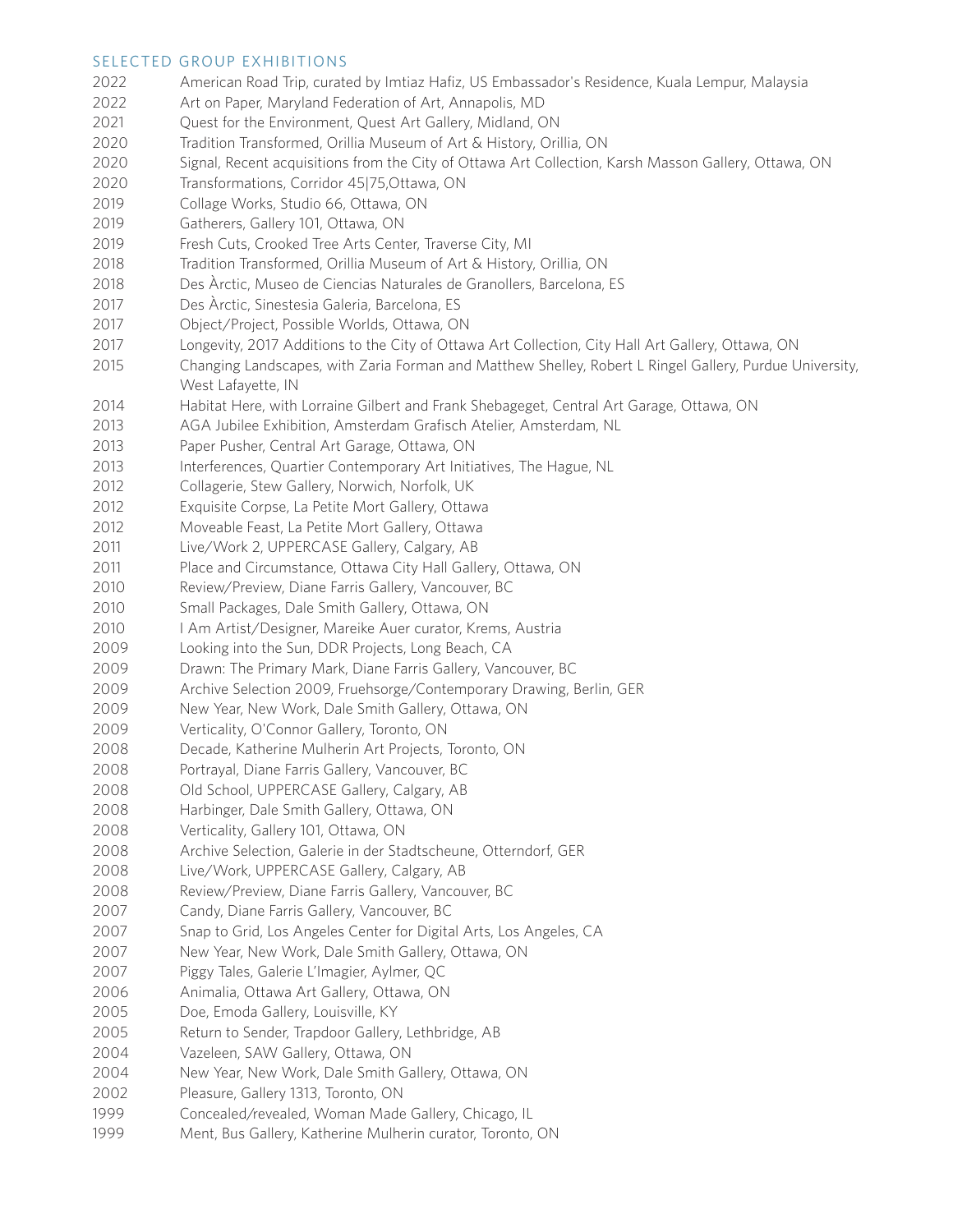# ART FAIRS

- Stroke Art Fair, Munich (Andenken Gallery Amsterdam, NL)
- Stroke Art Fair, Berlin (Andenken Gallery Amsterdam, NL)
- Foire d'art alternatif de Sudbury, Sudbury, ON (SAW Gallery, Ottawa, ON)

# SELECTED PROFESSIONAL ACTIVITIES

- Artist, Design Team member (ON)
- Artist, Design Team member (ON)
- 2013-2019 Artist, Design team member, OLRT Lee's Station, City of Ottawa, Ottawa, ON
- Artist's Residency, Sagamie Arts Centre, Alma, QC
- Artist talk, Gatherers, Gallery 101, Ottawa, ON
- Jury member, City of Ottawa Public Art Program, Ottawa, ON
- Jury member, City of Ottawa, Ottawa, ON
- Artist Talk, François Dupuis Recreation Centre Expansion Grand opening
- Jury member, Carte Blanche public art project, City of Ottawa, Ottawa, ON
- Artist Talk, Quartair Contemporary Art Initiatives, Den Haag, NL for the exhibition Interferences
- Artist Talk, Ottawa School of Art, Brown Bag Lecture Series, Ottawa, ON
- Jury member, Ottawa Little Theatre, Cornerstone public art project, Ottawa, ON
- Jury member, Ottawa Art Gallery, Ottawa, ON
- Exhibition design, David French Writing Home, National Arts Centre, Ottawa, ON
- 2011 Artist Talk, Carleton University, Friends of Art History, Ottawa, ON
- Instructor, Art in the City Summer Camp workshop, The Ottawa Art Gallery, Ottawa, ON
- 2008-2009 Vice President, Board of Directors, Enriched Bread Artists, Ottawa, ON
- Instructor, Art in the City Summer Camp workshop, The Ottawa Art Gallery, Ottawa, ON
- Artists talk, for exhibition Animalia, Ottawa Art Gallery, Ottawa, ON
- Co-Curator, Five, group show, Artguise Gallery, Ottawa, ON
- Artist talk, Enriched Bread Artists, Ottawa, ON
- 2003-2006 Enriched Bread Artists, Board of Directors, Ottawa, ON

# SELECTED ARTICLES AND REVIEWS

- Sarah Brown, Ottawa Magazine, Random Desires, February 2020
- 2019 Ananya Vaghela, Capital Current, Ottawa's LRT stations hold city's biggest public art project so far, Oct 3,
- Sarah Brown, Ottawa Magazine, Random Desires, February 2018
- 2017 Peter Simpson, Public art's place in our society shouldn't be so perilous, Artsfile.ca, August 18, 2017
- 2017 City unveils public art along Confederation Line LRT stations, Stations will include both integrated and non-integrated pieces by Canadian artists, CBC Ottawa News, July 25, 2017
- Katie Hession, YOW Index, The Kit magazine, Toronto, ON, September 2016
- Kevin Griffin, Telus Garden Art Collection, Vancouver Sun, September 22, 2015
- 2015 Domenica Bongiovanni, Purdue's landscape exhibition provides space to think, Lafayette Journal & Courier, March 4, 2015
- Canadian Art, Must-Sees This Week: November 28 To December 4, 2013
- Bond, Diane, Playing with scale: Monumental work by Amy Thompson, Apartment 613, February 2013
- Paul Gessell, No Walk in the Park, Ottawa Magazine, February 2013
- 2009 Peter Simpson, A Glint of Night Light, Artist Amy Thompson aims for the stars, The Ottawa Citizen, October 19, 2009
- Peter Simpson, Hues of Blues, The Ottawa Citizen, August 22, 2009
- Jennifer Van Evra, Eye Candy, Globe and Mail, December 2007
- Kim Shin Young, Featured Artist, Vogue Girl (Korea), October 2007
- Paul Gessell, A '50's Gateway to Fantasy Land, The Ottawa Citizen, April 29, 2004
- Euteneier, Anita, Twisted Sisters, Ottawa Xpress, April 22, 2004
- Paul Gessell, The heart of sex, The Ottawa Citizen, February 12, 2004
- Gillian Mackay, Gallery Going: Paradiso, Globe And Mail, November 22, 1997
- Gillian Mackay, Purgatory At Weave, Gallery Going, Globe And Mail, May 3, 1997
- Betty Ann Jordan, Yellowhat Collective At Bar Inferno, Gallery Going, Globe and Mail, November 16, 1996